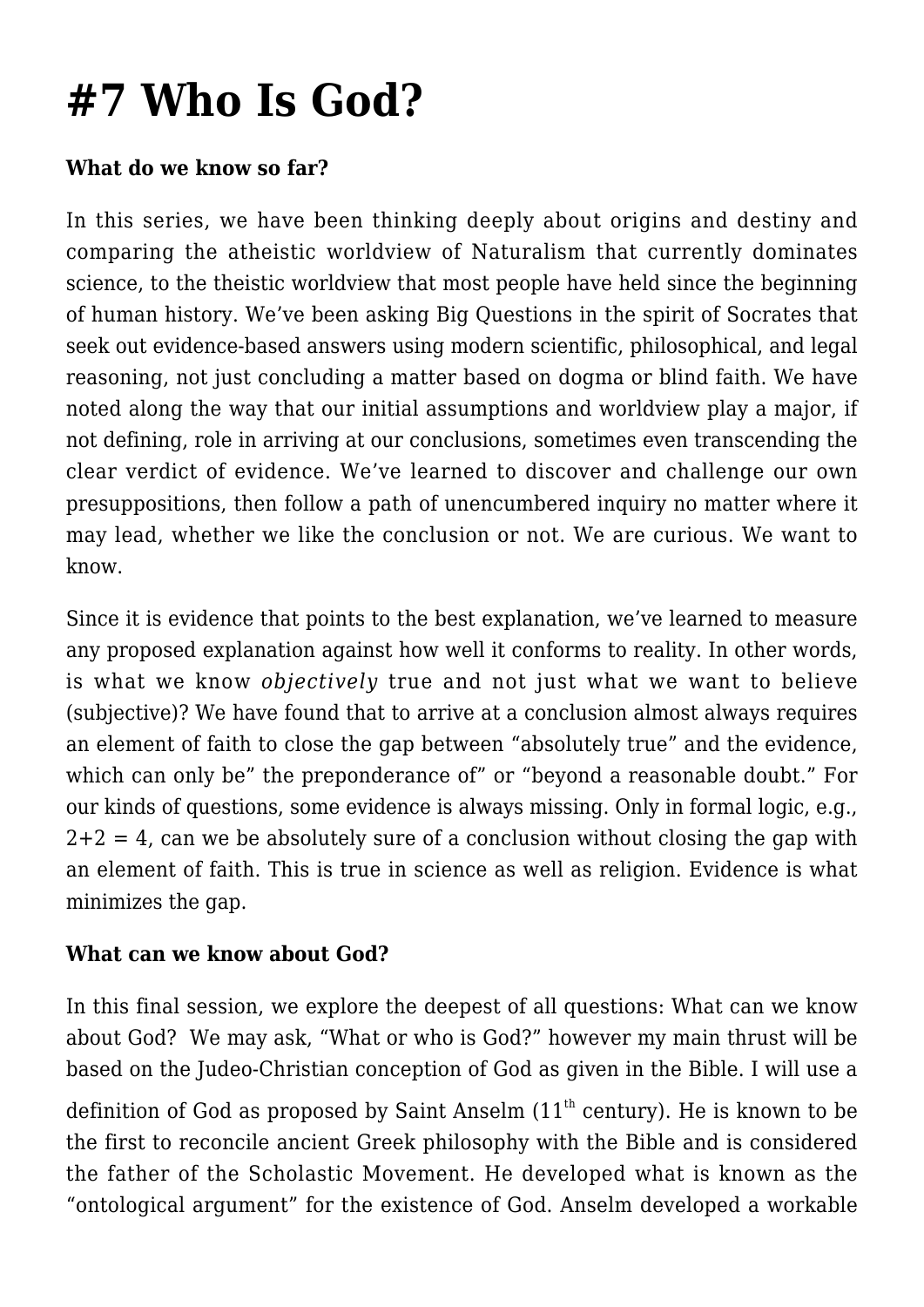definition for our study: **"***God is that entity of which nothing greater can be conceived.* He encourages us to keep elevating our questions and investigation until we reach the greatest conceivable dimension of that subject. As we seek to compare an understanding of God derived from science with one derived from religion, we would say: God is that "Being" maximally endowed with capabilities in any and all "physical" attributes imaginable, e.g., power, knowledge, presence; as well as all "human" attributes imaginable, e.g., love, goodness, justice, forgiveness, mercy.

Using Anselm's definition, our question becomes "Who is God?" eliminating an impersonal God since "life" is obviously greater than "non-life," and "personhood" is greater than "non-personhood." God must be a w*ho* and not a w*hat*. We will not be investigating what science says from the perspective of the Eastern religions, such as Hinduism and Buddhism and their derivatives, since they are not open to scientific comparison because they do not profess an essential differentiation between the *creator* and the *created, i*.e., the spiritual and material universe (Pantheism). In Pantheism there is no "Creator" that is separate from the material creation. There is one impersonal animating force that coexists with all things. Therefore, there is not a subject/object distinction that is required for scientific investigation. Also, we will not be investigating ethical-based religious belief systems such as Taoism, Confucianism, and Shintoism. They, too, are not subject to evidential-based analysis. Nor will we be comparing to the polytheistic religions of the Greco-Roman empire whose gods were mythical and metaphorical entities. They, too, are insulated from scientific inquiry. We have been evaluating evidence for creation from the perspective of the three great monotheistic religions of the world: Christianity, Judaism, and Islam. All three view God as a transcendent Creator. Even though they have differing conceptions of God's attributes, they all agree that "In the beginning God created the heavens and the earth and all things in them." This assertion is open to scientific inquiry. I will refer to it as the "Genesis account." We are employing logic and reason to evaluate the "Genesis account" of creation against the hard data of today's empirical scientific findings, but without the arbitrary ideological restriction imposed by Naturalism.

#### **What is open-minded science?**

In its original form, the scientific method was open to 360-degree evaluation of competing hypotheses. As we have previously discussed, modern science was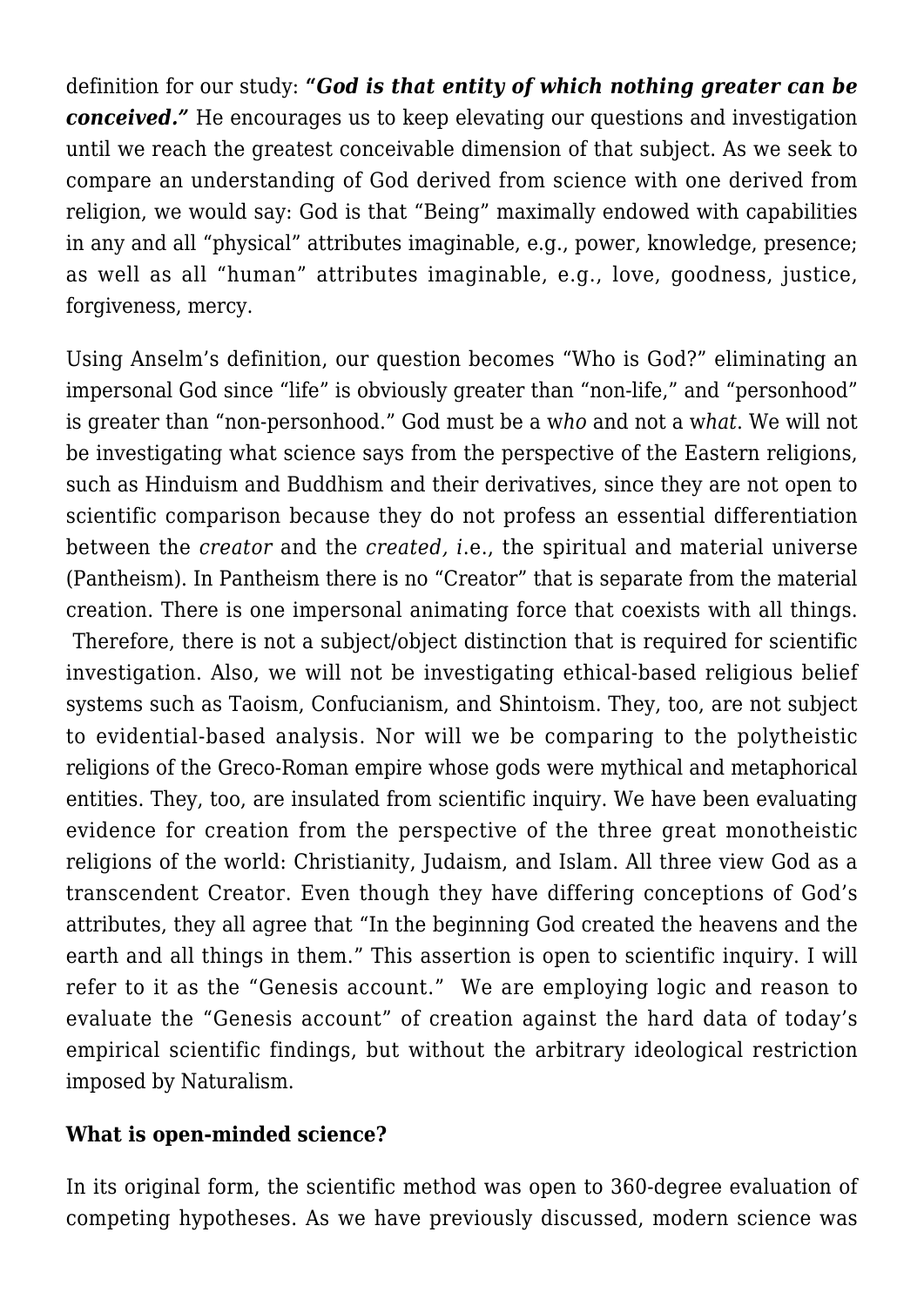given birth by the Christian worldview in the  $16<sup>th</sup>$  through  $18<sup>th</sup>$  centuries as the first great scientists were believers and saw the universe as comprehensible and rational, being created by a rational God. When Naturalism took over the National

Academy of Sciences in the mid- $19<sup>th</sup>$  century, it established the dogma to remove God from "scientific consideration." But who gave the National Academy of Sciences the right to decide that science can only consider "naturalistic explanations," and that explanations involving "in the beginning God created" were unworthy of consideration? Who gave the National Academy of Sciences the authority to decide that only scientific conclusions of the materialistic kind are valid, and that conclusions derived from the humanities, philosophy, theology, and history — the best of human thought — are not equally valid paths of discovery? It is ironic as science is founded on *philosophical not scientific* presuppositions. Who gave the National Academy of Sciences the right to say that incorporating any thinking in the classroom other than Naturalism "*stifles the development of critical thinking patterns in the developing mind and seriously compromises the best interests of public education… hampering the advancement of science and technology*" (quotes from NAS published documents)? Really? Tell that to Plato and Aristotle, and Newton and Copernicus, who originally taught us how to think critically and consider all possible causes for events — transcendent ones such as purpose and design, as well as mundane causes such as material and natural law. Naturalism arbitrarily limits investigation to the mundane (a 180-degree view) no matter how ridiculous the explanation may be  $-$  and its proponents are even proud of it! Richard Lewontin, a key leader in evolutionary biology articulated this:

*"Our willingness to accept scientific claims that are against common sense is the key to an understanding of the real struggle between science and the supernatural. We take the side of science in spite of the patent absurdity of some of its constructs… in spite of the tolerance of the scientific community for unsubstantiated just-so stories, because we have a prior commitment… to materialism. It is not that the methods and institutions of science somehow compel us to accept a material explanation of the phenomenal world, but, on the contrary, that we are forced by our a priori adherence to material causes to create an apparatus of investigation and set of concepts that produce material explanations, no matter how counter-intuitive, no matter how mystifying to the uninitiated. Moreover, that materialism is absolute, for we cannot allow a Divine*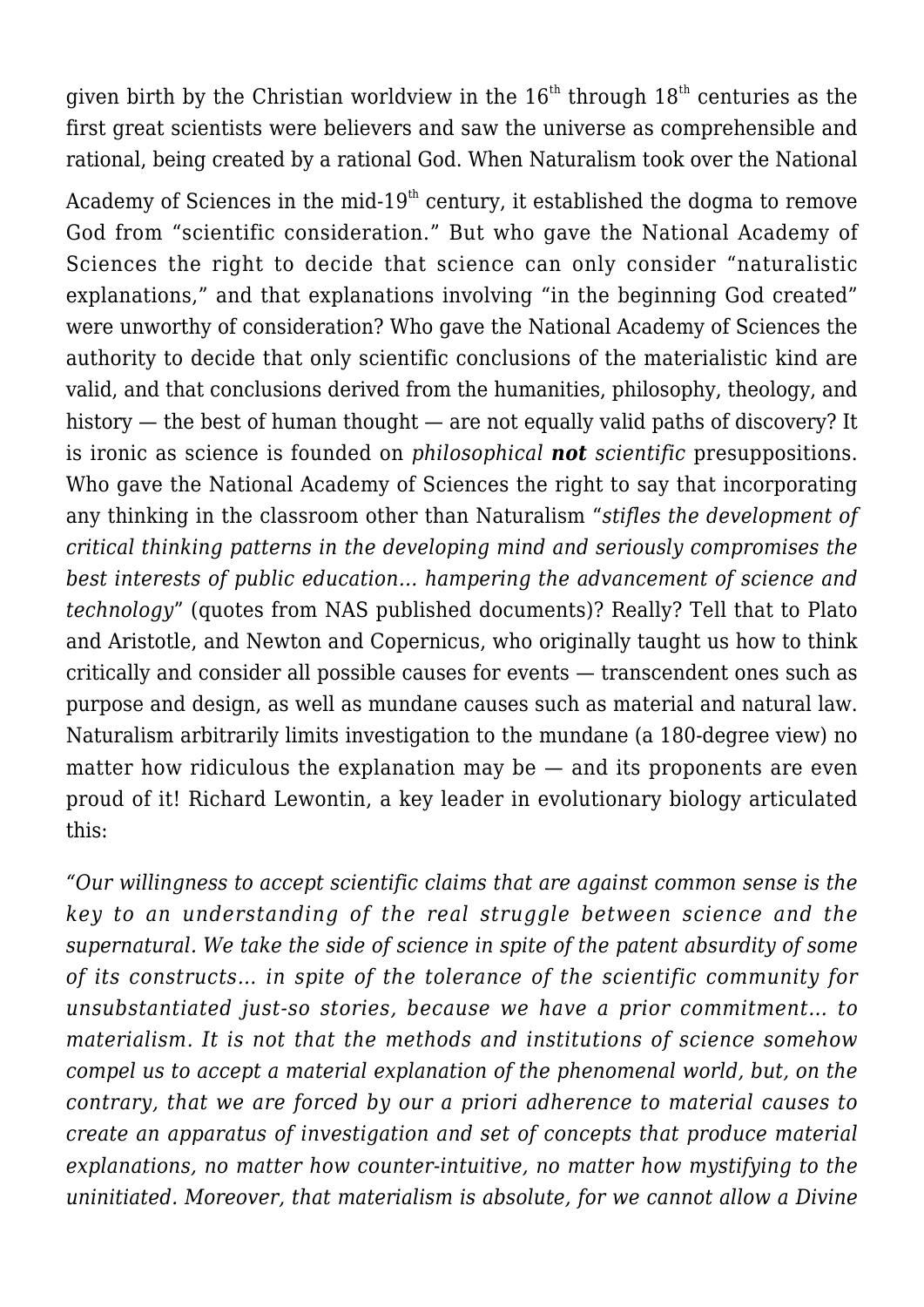*Foot in the door."*

In our study we have allowed "a Divine Foot in the door" (in the customary Socratic manner) and found the result to offer a more robust explanation than Naturalism. We implore the academy to return to its foundational principles of scientific investigation and be open to "causes" whether visible or invisible, whether they like the path being explored or not, and base the inquiry on evidential merit not dogmatism. Especially when they have to resort to censorship of ideas they don't like. Ironically, Naturalism rejects Theism as being dogmatic and not worthy of scientific consideration. Wouldn't it be better to eliminate the dogma wherever it appears and allow evidence to speak for itself, deriving conclusions based on merit alone? Reason will prevail. Fantasy will be readily exposed. The inquiry will develop the path to follow and lead to where it should  $\alpha$ <sup>o</sup> — truth!

#### **The author's conclusions**

**Beginning of the Universe —** Science and Genesis both agree that the universe had a beginning. It couldn't create itself or be born out of nothing. Furthermore, science says it cannot tell, or even know, what was before the beginning of the Big Bang. "Something" had to be self-existent, transcendent and amazingly powerful to start it off — or we wouldn't be here to inquire. Science's current best explanation is the "multiverse," which is total speculation and not subject to verification. The multiverse, since it, too, needs a beginning, doesn't explain our universe except to push off the cause to some unknowable universe-generating "machine." So it, too, requires an explanation. That's just "kicking the can down the road." On the other hand, the Bible clearly identifies the "something" to be God the Creator, [Session 2.](http://socratesatsaddlebrooke.club/topics/beginning-of-the-universe/)

**Privileged Planet Earth —** Science and Genesis both agree that Earth has been elegantly tailored with purpose and design for life to be born and sustained. To happen by natural law and chance alone is beyond the bounds of credulity and believability. Naturalism might plead a better explanation will be forthcoming from unknown sources, but it offers no empirical basis for such a hope. Genesis has already given us an answer. God is the Creator, and he had a purpose for his creation: to build a home to give birth to and nurture human life, [Session 3.](http://socratesatsaddlebrooke.club/topics/privileged-planet-earth/)

**Origin of Life –** Science doesn't have a credible hypothesis regarding how life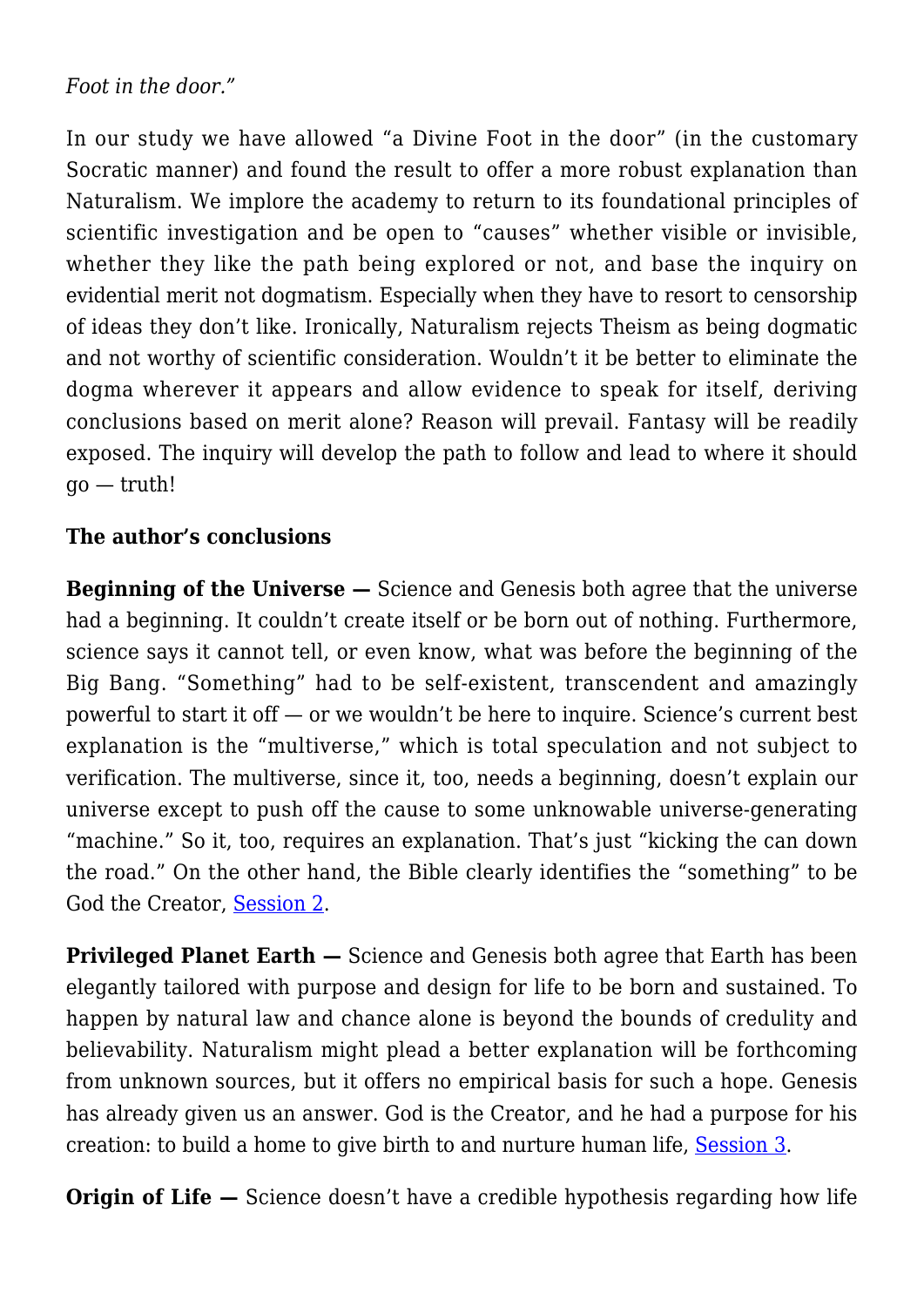originated, although naturalistic speculation abounds concerning unknown processes that may be found that could have created the first "self-replicating molecule." This "hope" is passing for knowledge in science. Media headlines that life has been created out of non-life in the laboratory turn out to be either false reports, or the product of human intelligent manipulation of previously living matter. Genesis states that God directly created life from non-life, [Session 4](http://socratesatsaddlebrooke.club/topics/origin-of-life/).

**Origin of the Species –** Science claims that Darwinian evolution (natural selection working on random mutation) has the power to create all the variety of life on earth. This has never been shown. Only minor adaptation to environmental changes has been demonstrated (micro-evolution). That evidence has been unduly extrapolated to be the so-called proof for large-scale evolution (macro-evolution). There is no causal link between the two, only speculation and hand-waving. The historical evidence (fossil record) and the empirical evidence (biochemistry) of the irreducible and specified complexity of the living cell, are best explained by the intelligent design of a species by a Designer, [Session 5](http://socratesatsaddlebrooke.club/topics/origin-of-the-speciess/).

**What Is Being Human? —** Evolution claims that mankind (along with his mind) is just an evolved variation of an ape-like ancestor, but Naturalism has not demonstrated that, nor does it have a credible hypothesis of how that might happen. Evolution of man is a speculative assumption of Naturalism supported by very little concrete evidence. The competing hypothesis, that man is a direct creation of God, is not only more likely but also provides the theological reasoning for man's privileged position within the realm of creation — made in God's image to rule his creation, [Session 6](http://socratesatsaddlebrooke.club/topics/what-is-man/).

**Who Is God? —** In this session we ask the biggest question of all. Naturalism assumes that "God" is the creation of the wishful thinking of mankind (secular psychology), or is some unknown remote force or agent of creation that is not involved in sustaining the creation (deism). Theism, however, concludes rightly the existence of God as Creator based on the cumulative case of the evidence above. The path so far points most likely to the direct and special creation by God. This is more convincing than the case for atheistic Naturalism.

## **It's time for open-minded science**

Neither Naturalism nor Theism can be fully proved, but in our study, each has been given the opportunity to present its evidential support so that people can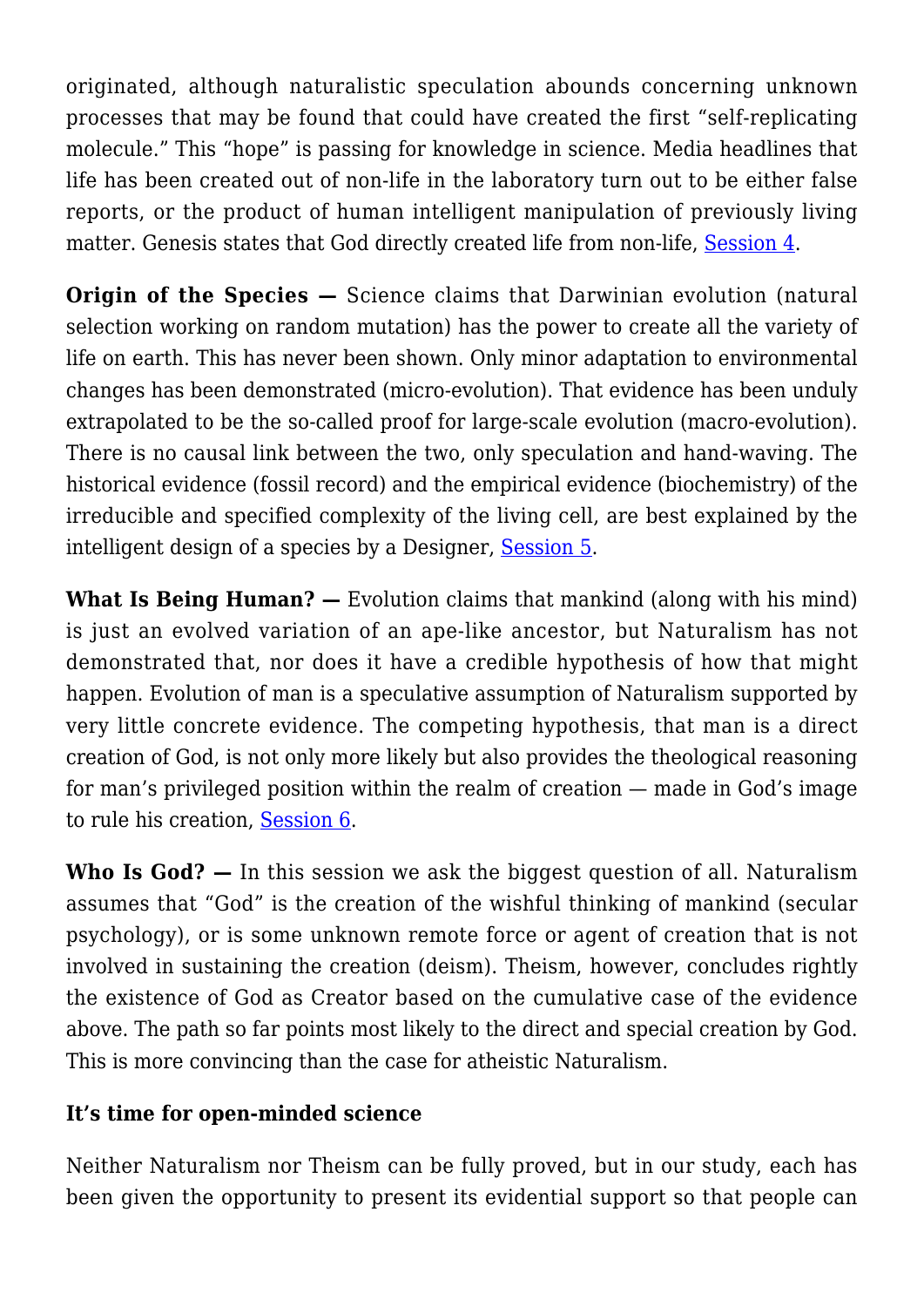make up their own minds. It's outrageous that in our public education system, students are not exposed to all the data nor the legitimate competing hypotheses. They've only been exposed to the handpicked data of Naturalism and Atheism. That's not education, that's indoctrination.

Naturalism is not a requirement for doing good science as proclaimed by the National Academy of Sciences. In fact, in the 20<sup>th</sup> century, of all the Nobel Prize winners in science, some 65% self-identified as Christians and 20% as Jews. They are obviously familiar with the "Genesis account" and it didn't point them in the wrong direction. Only 11% of the winners self-declared "no belief in God," i.e., atheists and agnostics (Baruch Shalev report, Los Angeles, 2005). Yet over 90% of the members of the National Academy of Sciences identity as atheists or agnostics. Through their influence they determine what can and cannot be taught in public schools, universities, museums, textbooks, and public broadcasting presentations. And that determination is grounded in Darwinian macro-evolution with no criticism or skepticism permitted.

On the other hand, dissent over the plausibility of Darwinian evolution is rampant among professional biologists (in private), and some are speaking up. Over 1,000 PhD scientists have publicly declared that they are skeptics of evolutionary theory and have signed a public document attesting to the fact — *A Scientific Dissent from Darwinism* [\(dissentfromdarwin.org\)](http://dissentfromdarwin.org). Many signers hold professorships or doctorates from top universities, including Cambridge, Oxford, Harvard, MIT, University of Pennsylvania, Berkeley, and UCLA, among many others.

Many open-minded self-identified atheistic or agnostic top scientists who are ideologically committed to Naturalism are even coming to theistic-laden conclusions as they consider the empirical data with an open mind.

**Francis Crick**, molecular biologist. *An honest man, armed with all the knowledge available to us now, could only state that in some sense, the origin of life appears at the moment to be almost a miracle, so many are the conditions which would have had to have been satisfied to get it going.* (Crick, however, goes on to defend his atheism in spite of the evidence by believing that design in nature is an illusion.)

**Paul Davies**, mathematical physicist. The laws of physics "*seem themselves to be the product of exceedingly ingenious design*." "*The impression of design is*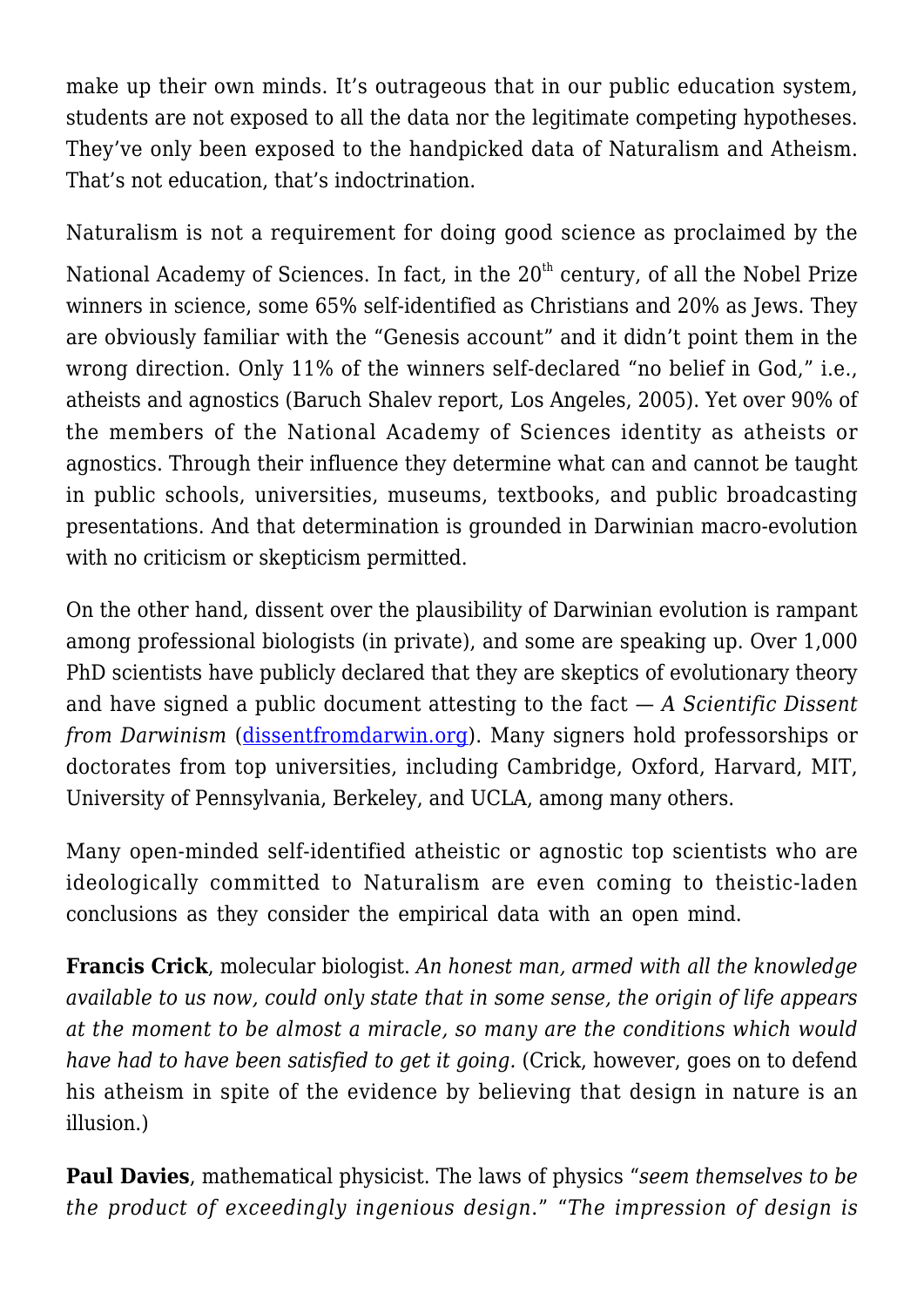*overwhelming*." "*If physics is the product of design, the universe must have a purpose*." (Davies maintains his agnosticism in spite of his evidence-based conclusion by holding out for some future scientific teleological discovery.)

**Fred Hoyle**, astronomer. *A commonsense interpretation of the facts suggests that a superintellect has monkeyed with physics, as well as with chemistry and biology, and that there are no blind forces worth speaking about in nature. The numbers one calculates from the facts seem to me so overwhelming as to put this conclusion almost beyond question*. (Hoyle remained agnostic/atheistic.)

**Freeman Dyson**, theoretical physicist. *Knowledge of good and evil, knowledge of grace and beauty, knowledge of ethical and artistic values, knowledge of human nature derived from history and literature or from intimate acquaintance with family and friends, knowledge of the nature of things derived from meditation or from religion, all are sources of knowledge that stand side by side with science, parts of a human heritage that is older than science and perhaps more enduring.* (Dyson remained agnostic.)

**Albert Einstein**, theoretical physicist. *The harmony of natural law reveals an intelligence of such superiority that, compared with it, all the systematic thinking and acting of human beings is an utterly insignificant reflection.* (Einstein believed in an impersonal intelligence behind the universe.)

Great science can be done no matter what one's ideological or theological worldview may be. By arbitrarily limiting science to exploring only naturalistic (atheistic) answers, scientific inquiry has become hampered, and young minds have been prevented from exploring the full range of options. Also, they have been discouraged from using science to mature in the full range of human inquiry and development. I was one of them.

## **The author's search for a "reasoned faith"**

I was a hard-core skeptic as an undergraduate physics major, and a systems engineering graduate school major, firmly entrenched in the assumptions of Naturalism. In my mid-30s, and at a crucial time in my life, I went in search of answers for meaning and purpose to life. Naturalism communicated to me that there was no meaning and purpose — other than accepting what is known about the universe as a materialistic entity — and making the most of that. Carl Sagan, astronomer, science communicator, and originator of the award-winning TV series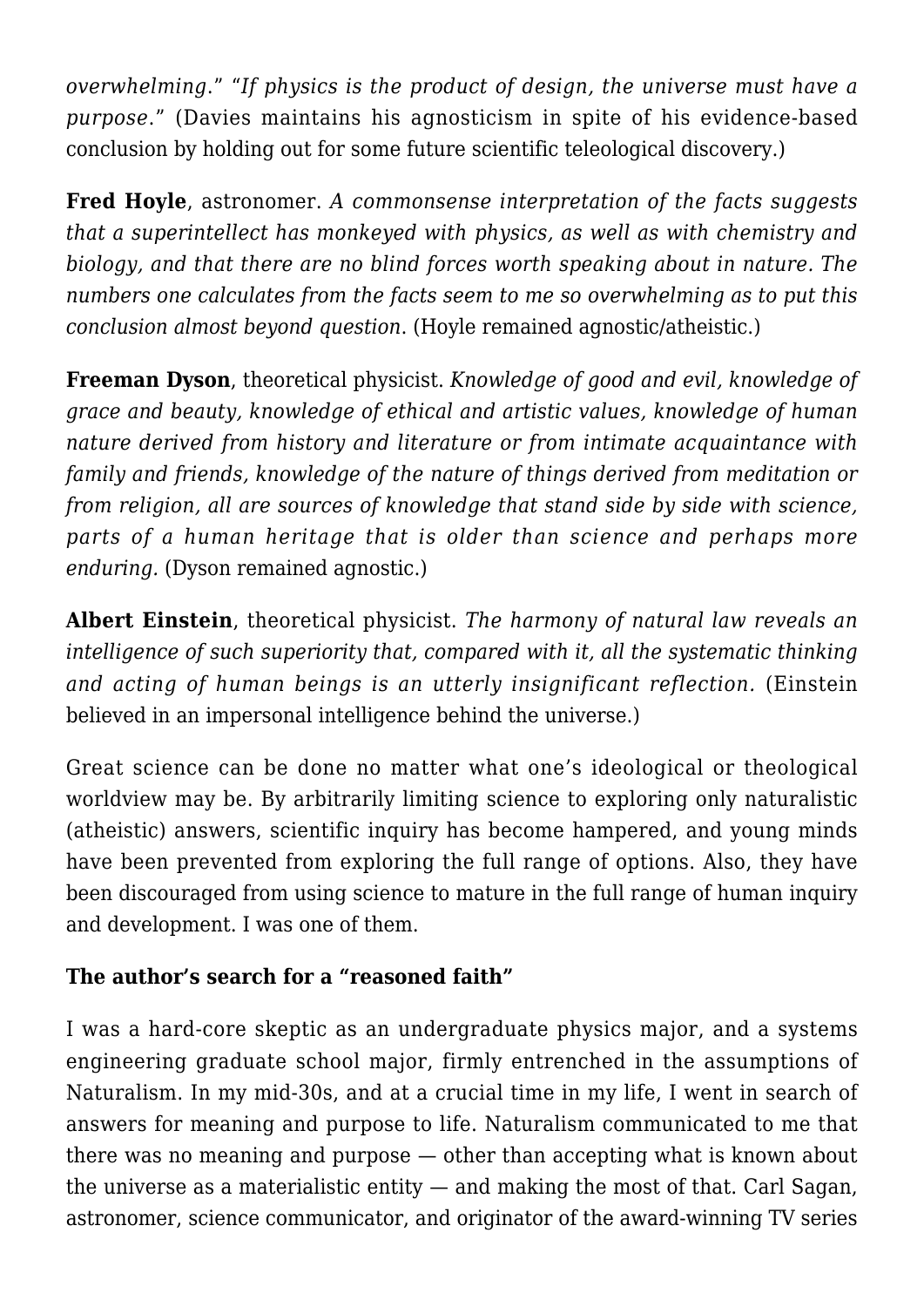*Cosmos* (still popular after four decades) put it this way, "*The Cosmos is all there is, or ever was, or ever will be*." Steven Weinberg, theoretical physicist, Nobel laureate, and atheist, adds, "*Human life is… just a more-or-less farcical outcome of a chain of accidents reaching back to the first three minutes"* (of the Big Bang). "*The more the universe seems comprehensible, the more it also seems pointless.*" Theoretical physicist and atheist Lawrence Krauss: "*You couldn't be here if stars hadn't exploded. Because the elements, the carbon, nitrogen, oxygen, iron, all the things that matter for evolution weren't created at the beginning of time. They were created in the nuclear furnaces of stars. And the only way they could get into your body is if the stars were kind enough to explode. So forget Jesus. The stars died so that you could be here today*." This author needed something more satisfying than that — not a "blind faith" of dogma, but a "reasoned faith" with evidential support.

As part of my search, I was introduced to the Christian worldview and the Bible through the work of philosopher Francis Schaeffer. I couldn't shake off the possibility that the Bible was correct regarding creation since my fundamentalist scientific training kept bringing me back to the first and second laws of thermodynamics. #1: Matter and energy cannot be created or destroyed. Yet here it is, and here I am, "created"! #2: The universe (and I) isrunning down like a wound-up clock (entropy). If the universe has an ending, it had to have a beginning — otherwise we wouldn't exist at this point in time. Along with the fundamental law of cause and effect, the idea of a self-existent, transcendent, allpowerful Creator became a logical possibility — actually more logical since the universe could not come out of nothing, and it was not infinitely old. I investigated the claims of the Bible and was amazed at how it not only accurately described the sequence of the creation events in Genesis 1 and 2 but, more importantly, it better explained our human condition and the secular milieu in which I was living. It opened my mind to the spiritual, moral, and philosophical dimensions of life from which I was sheltered in my secular science education. I considered that the idea of God would give me the meaning, purpose, and hope I was seeking. And I was right.

### **What is the Bible?**

I was a skeptic about the Bible and its claim to be the Word of God, a special revelation by the Creator himself (John 1). How could I possibly believe such an *extraordinary* claim? It would require *extraordinary* evidence. What I discovered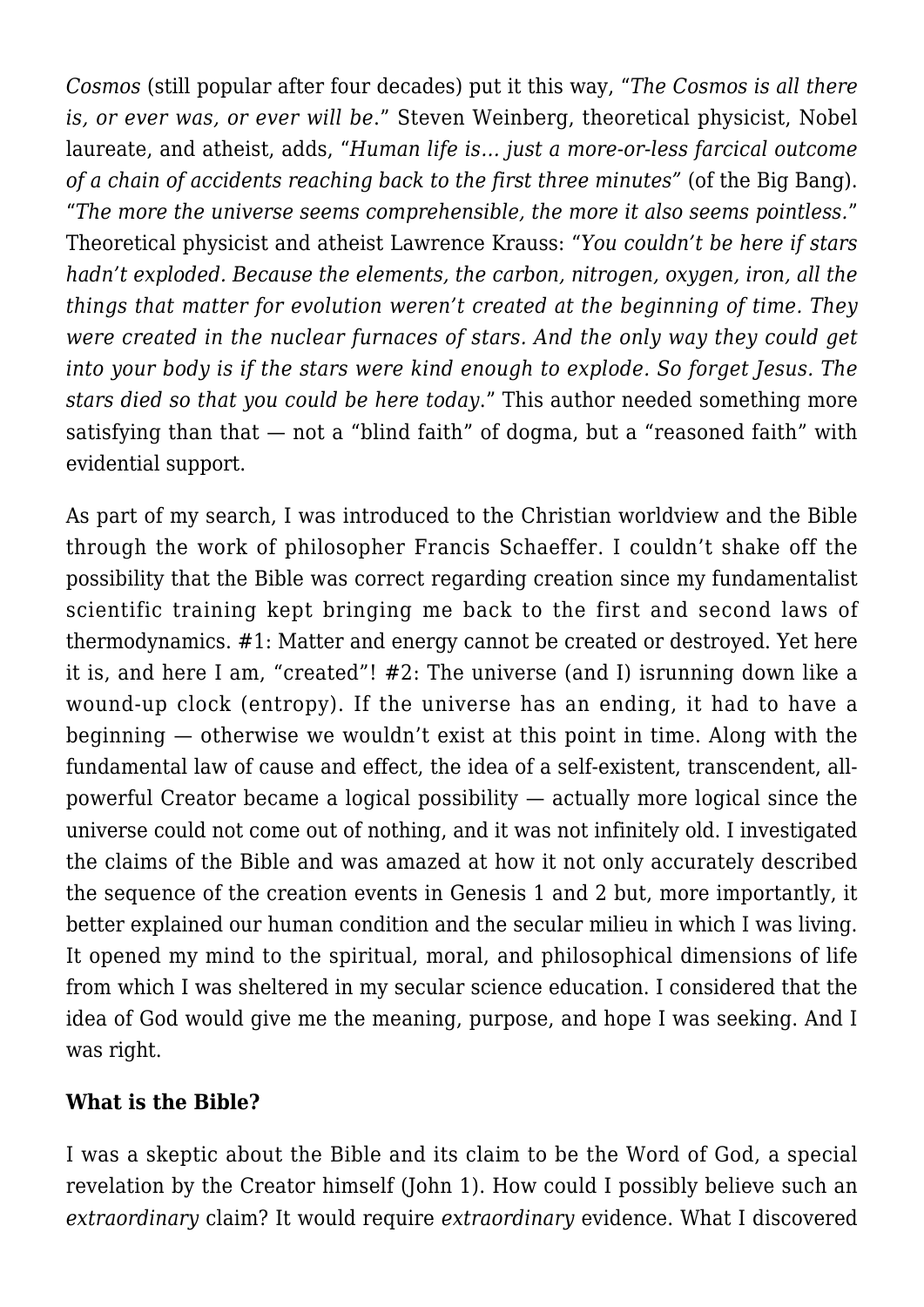is that the Bible, unlike many other holy books, makes testable evidential claims of history and science using standard academic disciplines that are routinely used to validate the accuracy, authenticity, and authority of any historical document. The Bible has been put to that test for 2,000 years and has proven to be true. It is beyond the scope of this study to review the evidence and methodology, but the reader is urged to investigate the claim. Perhaps a good place to start research would be a general analysis of the truth-claims of the Bible in a source such as *Evidence That Demands a Verdict* by Josh McDowell, Thomas Nelson Publishers, 1999.

When you read the Bible, you will discover that it asks you to "*examine" it and "hold fast to that which is good*" (1 Thessalonians 5:21). God begs the reader to "*reason"* with him (Isaiah 1:18), which I did. It declares that nature herself gave an unambiguous testimony to her Creator (Romans 1:20) — even of God's supernatural attributes (Hebrews 11:3). The Bible introduced me to the reason for man's separation from God and his rescue plan for mankind through Jesus Christ, as well as a future destiny of eternal life. This was not only reasonable once I understood the biblical worldview of Creation, Fall, Redemption, and Restoration, but its explanation of reality far outshone any other secular or religious truthclaim I had been investigating. And there had been many: from the great religions of the world to the prevailing secular philosophies of existentialism, objectivism, materialism, nihilism. Today, more than 40 years later, those truths are even more real to me since life's abundant experiential opportunities and challenges have testified to the reality of the Bible's wisdom. Christianity has become the organizing principle of my life  $-$  my worldview  $-$  and it has given me the meaning, purpose, and hope I was seeking, and as a bonus, eternal life and a concluding destiny. Elizabeth Elliot verbalized my commitment well, "*There is nothing worth living for, unless it is worth dying for*." I had taken Socrates' challenge to "know thyself" seriously and examined the Big Questions of life through the eyes of scientific knowledge and biblical faith. I have followed the path of both for over 40 years with joy and without regret. [Click here](http://socratesatsaddlebrooke.club/personal-journey/) if you are interested in my personal journey.

### **What are your conclusions?**

How has this study impacted your thinking about origins and destiny? About meaning and morality? About the Big Questions of life? What's your takeaway? How might you be different as a result of what you have learned? Are you more